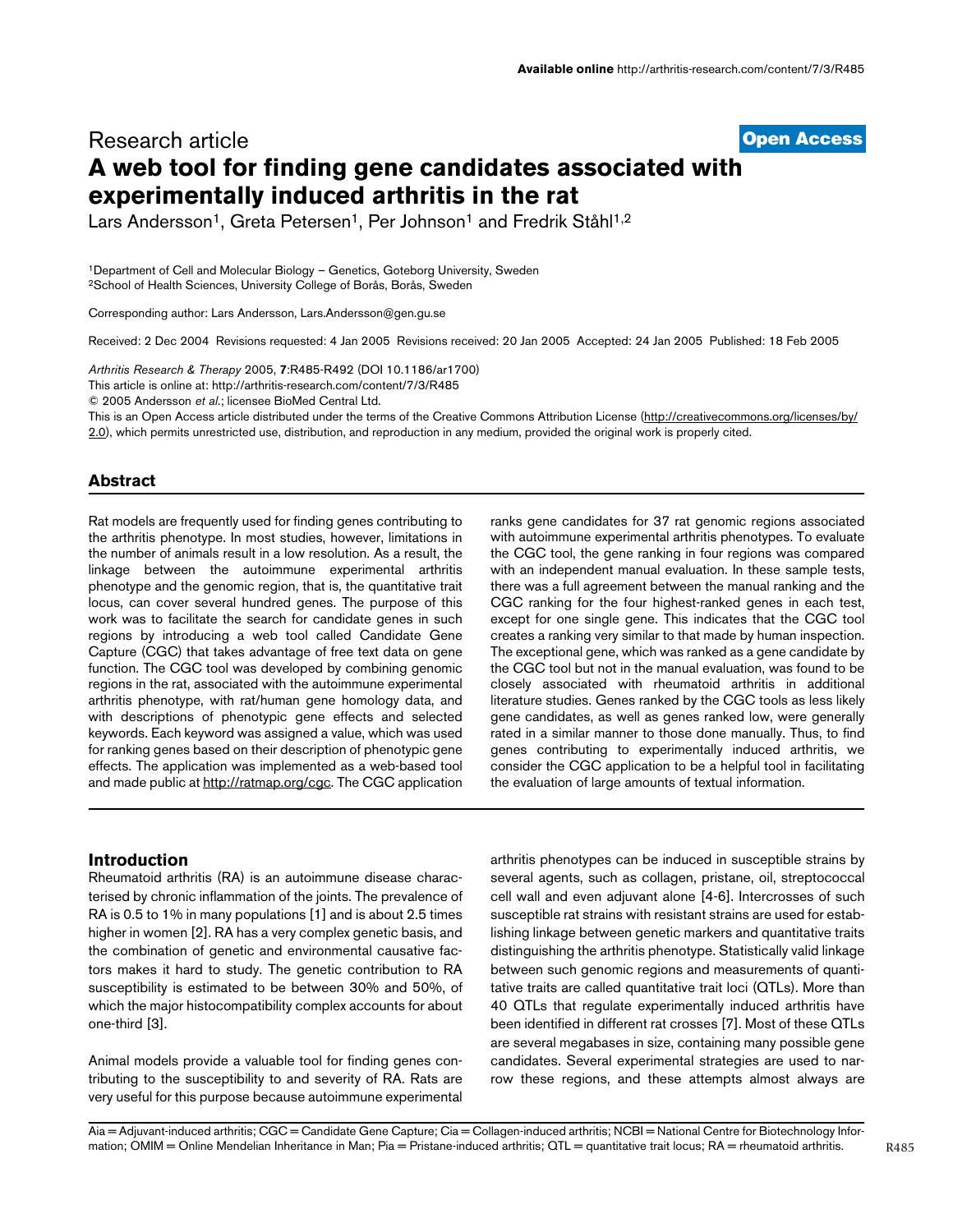combined with the retrieval of potential candidate genes found in different databases.

Information about RA and related genome data is available in several different forms, from raw data to descriptive text. One important difference between raw data and data based on human evaluation is that human evaluation often yields an interpretation that gives meaning to the data. Thus, human considerations bring an added value to genome data, which makes textual description an important source for investigating gene function. However, the amount of free text about RA is growing very fast, so there is an increasing need for developing a tool to help scientists distinguish relevant information from background noise. To facilitate this kind of data mining, we have created a tool, the Candidate Gene Capture (CGC) application, that makes keyword-based searches on textual information for genes situated within selected human chromosomal intervals that are homologous to a given rat QTL. Depending on the connection to RA, the keywords are allocated different values. The values for all matching keywords are summarised for each gene, the final values indicating which genes might be good candidates for contributing to the arthritis phenotype. When evaluated, this approach produces similar rankings to those done manually. In addition, this approach also manages to predict several candidate genes that are already established in the literature. Thus, the CGC application is a helpful tool for finding candidate genes associated with experimentally induced arthritis in rat.

### **Materials and methods**

The focus of this work is the development of a web-based tool that facilitates the identification of potential gene candidates that contribute to experimentally induced autoimmune arthritis. The application, called CGC, was created by combining QTL regions in rat with human gene homology data, descriptions of phenotypic gene effects and selected keywords.

### **QTL data**

Data describing 37 experimentally induced autoimmune arthritis QTLs in rat were obtained from the RatMap database [7]. These data were originally collected from experimentally induced inflammatory arthritis in rat strains susceptible to the following inducing agents: pristane, collagen, streptococcal cell wall, oil or adjuvant alone. Accordingly, the resulting QTLs are named Pristane-induced arthritis (Pia), Collagen-induced arthritis (Cia), Streptococcal cell wall-induced arthritis (Scwia), Oil-induced arthritis (Oia) and Adjuvant-induced arthritis (Aia).

The QTL data retrieved from RatMap include the locus symbol, a QTL description, the chromosomal position and flanking markers defining the borders of the QTL. The range of each QTL was based on the LOD score thresholds suggested in the corresponding papers. These data were stored in a MySQL table labelled 'QTL'.

#### **Gene homology data**

Human gene data were assembled primarily from National Centre for Biotechnology Information (NCBI) [8] and the University of California Santa Cruz genome browser [9]. The genome information from NCBI consisted of official gene symbol, chromosome number, Locus Link ID, Online Mendelian Inheritance in Man (OMIM) ID, human Genome Database (GDB) accession ID and Refseq ID. Sequence positions were obtained exclusively from the University of California Santa Cruz genome browser, comprising transcript start/stop, codon start/stop, exon start/stop and number of exons in each gene. From this set of data, a table of human genes ordered by codon start was generated and labelled 'HsRn'.

To find orthologous gene pairs between rat and human, 1,464 chromosomally localised rat genes were obtained from Rat-Map. About 1,000 of these genes had a known homologous gene mapped in human. The orthologous rat/human gene pairs were characterised by the human data already present in table 'HsRn' together with the official rat gene symbol, rat chromosome number and RatMap ID.

Two flanking markers define each QTL used in this study. To find a human sequence homologous to a rat QTL region, an integrated linkage map containing rat genes and polymorphic DNA markers was used [http://ratmap.org/](http://ratmap.org/gene_mapping_data/integrated_linkage_maps/) gene mapping data/integrated linkage maps/. For each QTL a pair of rat genes (obtained from the integrated linkage map) that were localised at, or close to, the two markers flanking the QTL and orthologous to human genes, was selected. The human chromosomal interval defined by these two orthologous genes was expected to contain a sequence homologous to the rat QTL. Because the homologous QTL interval often contained segments from more than one human chromosome, all orthologous rat/human gene pairs within each QTL were used to find smaller human chromosomal segments to comprise the total list of human genes confined within the homologous region. Information on rat and human gene symbols, chromosomal positions and codon start for all genes included in the homologous interval (obtained from table 'HsRn') was stored in QTL-specific tables labelled with the same symbol as the corresponding QTL.

### **Downloading gene function data**

The OMIM database [10] contains a comprehensive record of gene function and clinical data, which was used as a source for keyword querying in the CGC application. For each human gene within the selected intervals, gene function information was downloaded from OMIM and stored in a table labelled 'OMIMdata'.

### **Selecting keywords and running the application**

The querying process in this application is divided into four steps: finding a QTL of interest, displaying the rat/human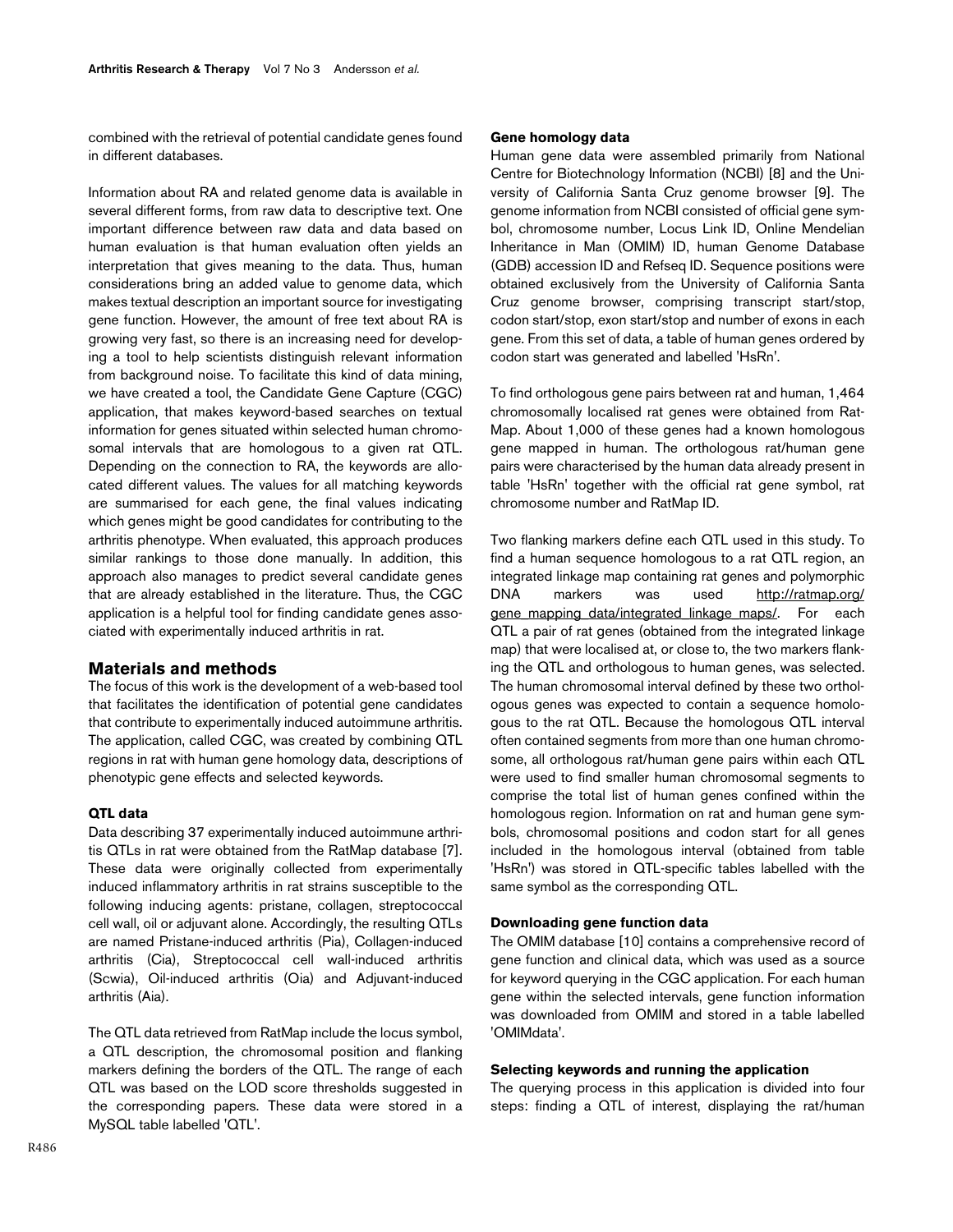homologous QTL region, selecting and ranking keywords, and searching OMIM text for selected keywords.

### *Finding a QTL of interest*

The first step in finding candidate genes for a specific QTL is to choose a QTL of interest. To make this possible, we simply made the QTL database table directly available through a web interface. In this way, the user can access all QTLs in our database by searching for the locus symbol, the chromosome number and/or a descriptive text. The resulting QTLs are presented, together with a brief description obtained from the QTL table.

#### *Displaying the rat/human homologous QTL region*

Next, the user can select the preferred QTL. The resulting web page presents all rat/human gene pairs within the chosen rat QTL region, together with all human genes in the homologous human genomic region that are found in OMIM. These data are obtained from the corresponding 'QTL-specific' table.

Thus, all rat genes within a selected QTL and all genes within the homologous human genomic region are displayed. Because the human genome is better characterised than the rat genome, more human genes are usually displayed.

### *Selecting and ranking of keywords*

For all arthritis QTLs a total of 49 default keywords were chosen. Most keywords were obtained by selecting all terms found directly under the MeSH (Medical Subject Headings) terms 'autoimmune diseases' and 'rheumatoid arthritis' in the PubMed MeSH-term database [11]. Some of these terms were truncated to optimise the querying process. In addition, a set of keywords frequently used in arthritis-related literature was added to the default keyword list.

To estimate the relative importance of the default keywords in relation to arthritis, each keyword was given a value depending on its relevance to arthritis. This relevance index was calculated as the number of PubMed abstracts containing both the keyword and the word 'arthritis' divided by the total number of abstracts containing the keyword alone. The relevance indices were multiplied by 100 to generate the final keyword values as percentages.

The application also allows the user to add up to 10 keywords of his or her own choice, and the corresponding keyword values are automatically generated on the basis of the same principle as for the default keyword values. Optionally, the user can overrule all keyword values, including the default ones.

### *Searching OMIM text for selected keywords*

When searching a QTL for all the default keywords, alternatively deselecting unwanted ones and/or adding new ones, the keyword values for all keywords found within each OMIM text (locally stored in the table 'OMIMdata') will be summarised. To

take advantage of the large amount of knowledge concerning the human genome, records in OMIM for all genes within the human homologous segment are used in the search, including genes not present in the rat gene list. For each gene, the total sum of all keyword values will be displayed, which indicates its relevance as a candidate gene. Each keyword is only counted once, independently of the number of times it occurs within a given OMIM text.

### **Results**

In the CGC application presented in this paper, all known rat genes within a selected QTL, along with all human genes within the homologous interval, are retrieved and displayed from a table that has the same name as the selected QTL. A list with an array of 49 selectable arthritis related keywords is presented together with their respective keyword values. Up to 10 additional keywords can be added and their keyword values are automatically calculated. When performing a search, the textual information for each human gene stored in the table 'OMIMdata' is scanned for all selected keywords. The genes and all keywords found in the accompanying text are displayed, together with the sum of all matching keyword values.

To estimate whether the CGC application was able to rank candidate genes in fashion similar to human evaluations, gene descriptions for four randomly selected QTL regions (*Cia4*, *Cia10*, *Cia14* and *Cia17*) were surveyed manually. For all genes within the selected QTL regions, we compared the outcome of the CGC gene ranking with our own manual evaluation of each OMIM text. The manual rating was made without knowledge of the CGC ranking. To put the application and the manual inspection at a similar level, we tried to base our evaluation on the written OMIM texts only, without taking other information into account. In the manual inspection the OMIM texts were divided into five different classes: (1) obvious gene candidate, (2) likely gene candidate, (3) possible gene candidate, (4) unlikely gene candidate and (5) gene without relevance.

In addition, the genes that were ranked as high by the CGC application were further scrutinised in an extensive analysis of related papers not found in the OMIM reference lists. Finally, the *NCF1* gene was studied in detail.

### **Cia4**

In total, 12 genes were ranked by the CGC tool. *IFNG* was rated as the top candidate by the CGC application and it was also considered to be the most appropriate gene candidate for collagen-induced arthritis within this QTL according to the manual inspection. *IL22* was considered the next highest gene candidate both by the CGC application and the manual inspection.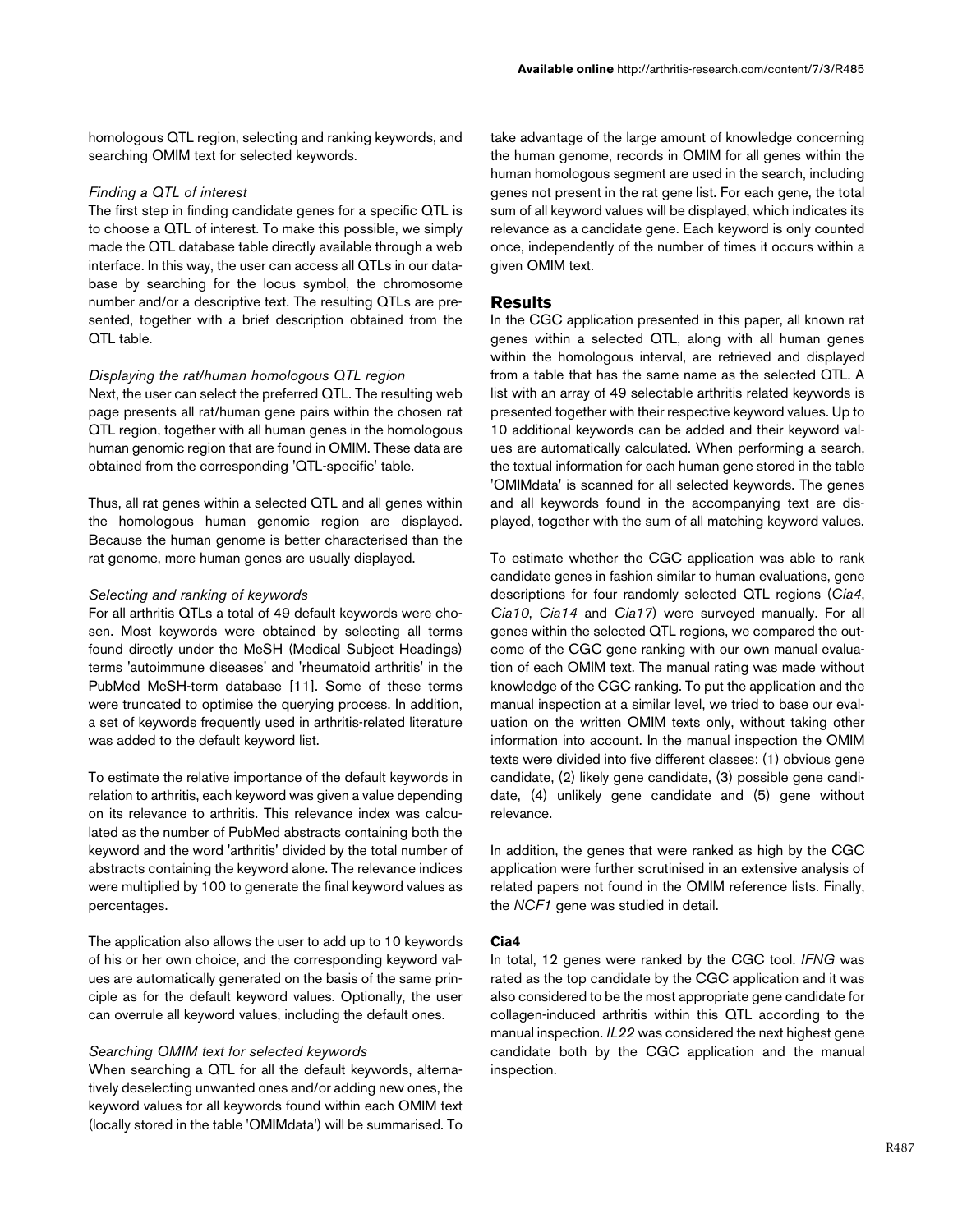# IFNG *(interferon-*γ*), CGC points 291.1, CGC ranking 1, manual rating 1*

*IFNG* was identified by the CGC application on the basis of 10 different keywords: 'rheumatoid', 'HLA', 'sjogren', 'T cell', 'mhc', 'lymphocyte', 'antigen', 'cytokine', 'arthritis' and 'infecti'. *IFNG* has been shown to be closely associated with RA. In a study of 99 patients with RA of different severity, susceptibility to, and severity of, RA was shown to be related to a microsatellite polymorphism within the first intron of the gene encoding interferon-γ [12].

## IL22 *(interleukin-22), CGC points 14.1, CGC ranking 2, manual rating 2*

*IL22* was selected by the keywords 'inflam', 'T cell', 'lymphocyte' and 'cytokine'. *IL22* activates three different *STAT* genes: *STAT1*, *STAT3* and *STAT5* [13]. RA synovial fibroblasts are relatively resistant to apoptosis and exhibit dysregulated growth. Retrovirus-mediated gene transfer of dominantnegative mutant *STAT3* genes blocks the endogenous *STAT3* expression in synovial fibroblasts from patients with RA, leading to failure of growth in the cell culture and apoptosis [14].

A middle group of two genes was selected with the CGC application: *MYC* (CGC points 10.9, CGC ranking 3, manual rating 3) and *HMGIC* (CGC points 10.5, CGC ranking 4, manual rating 4).

### **Cia10**

In total, 35 genes were ranked by the CGC tool. *RPL7* and *NKFB1* were ranked as the two top candidates by the CGC application. These two genes were also manually considered to be the most appropriate gene candidates for collageninduced arthritis within this QTL.

## NFKB1 *(nuclear factor* κ*B 1), CGC points 219.7, CGC ranking 1, manual rating 1*

The very high point that *NFKB1* obtained from the keyword query was in part due to the word 'arthritis' appearing in the corresponding OMIM text. Twelve other keywords were also found to be making a substantial contribution. According to the OMIM record, *NFKB1* is a very strong gene candidate because the inappropriate activation of *NKFB1* is known to be linked to inflammatory events associated with autoimmune arthritis [15].

## RPL7 *(ribosomal protein L7), CGC points 37.3, CGC ranking 2, manual rating 1*

The *RPL7* gene was rated second by the CGC application mainly because of the keywords 'autoimmune', 'lupus' and 'erythematosus'. The RPL7 protein is reported to be a major autoantigen in systemic autoimmune arthritis [16].

A middle group of five genes was rated as relatively high by the CGC application: *COL6A3* (CGC points 24.2, CGC ranking 3, manual rating 3), *CSF1* (CGC points 17.4, CGC ranking 4,

manual rating 3), *EDG1* (CGC points 12.5, CGC ranking 5, manual rating 5), *VCAM1* (CGC points 11.3, CGC ranking 6, manual rating 2) and *PAPSS1* (CGC points 9.3, CGC ranking 7, manual rating 3). Among these genes, *CSF1* is a possible gene candidate because recent studies have shown that synovial tissue in RA joints secretes *CSF1* together with several other cytokines, which increases the osteoclast activity [17]. *VCAM1* might also be a potential gene candidate because it is expressed in endothelial cells of the blood vessels, facilitating the adhesion of leucocytes [18]. *EDG1* was a false prediction because the term 'HLA' matched an author (**Hla** T. Maciag T. J Biol Chem 1990;265:9308-13) and the term 'T cell' matched 'mutan**t cell**'.

### **Cia14**

In total, 16 genes were ranked by the CGC tool. The two top ranked genes according to the CGC application (*IL15* and *HMOX1* ) were also the highest-rated genes in the manual inspection.

### IL15 *(interleukin-15), CGC points 27.3, CGC ranking 1, manual rating 1*

*IL15* was ranked in first place by the CGC application. In the corresponding OMIM text, *IL15* is associated with the keywords 'autoimmun', 'inflam', 'T cell', 'lymphocyte', 'antigen', 'cytokine' and 'infecti', but not 'arthritis'. In a recent paper it was shown that increased serum levels of *IL15* are found in patients with long-term RA [19].

## HMOX1 *(haem oxidase 1), CGC points 13.5, CGC ranking 2, manual rating 1*

*HMOX1* was ranked second by the CGC application with the keywords 'anemia', 'hemolytic', 'inflam' and 'T cell'. *HMOX1* has been shown to be involved in the treatment of RA with gold(I)-containing compounds. Gold(I) drugs selectively activate a transcription factor (Nrf2/small Maf heterodimer), which induces the transcription of anti-oxidative stress genes, including *HMOX1*, and inhibits inflammation [20].

A middle group of four genes were rated as relatively high by the CGC application: *ITK* (CGC points 9.7, CGC ranking 3, manual rating 2), *NFATC3* (CGC points 9.7, CGC ranking 3, manual rating 3), *AARS* (CGC points 9.2, CGC ranking 5, manual rating 3) and *KARS* (CGC points 9.2, CGC ranking 5, manual rating 3).

### **Cia17**

In total, 30 genes were ranked by the CGC tool (only one member of the *PCDH* gene family was included). In the manual inspection, no 'obvious' candidate gene was found. However, four genes were considered to be 'likely' gene candidates. One of these, *CD74*, also received the highest keyword sum in the CGC application. Another gene among the likely gene candidates, *SLC26A2*, was ranked second by the CGC application.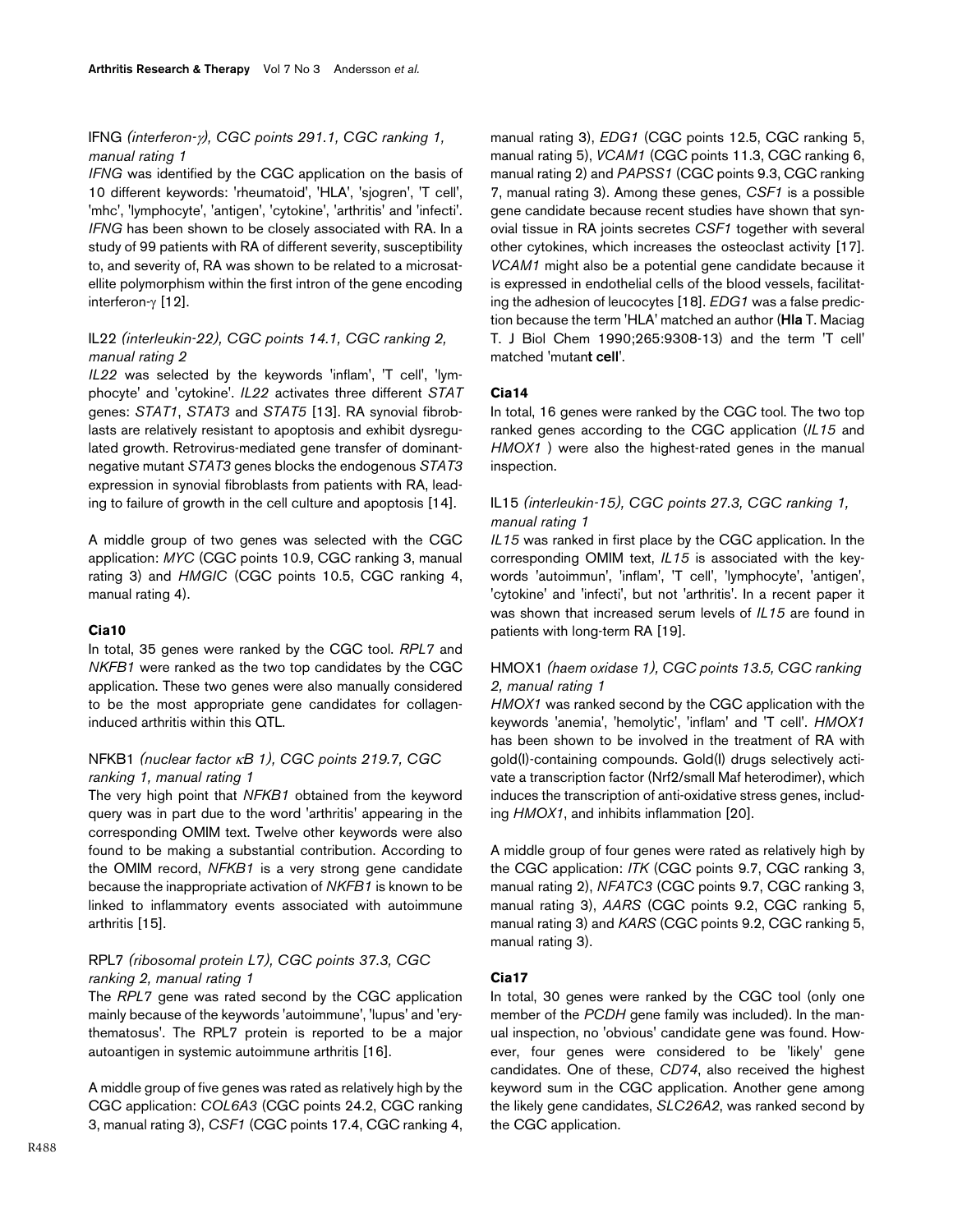CD74*, CGC points 27.7, CGC ranking 1, manual rating 3* The *CD74* gene was ranked in first place by the CGC application because of results from six different keywords: 'antigen', 'HLA', 'immunoglobulin', 'T cell', 'MHC' and 'inflam'. In a recent paper by Leng and colleagues [21], not present in the OMIM text, *CD74* is reported to be required for macrophage migration inhibitory factor (MIF)-induced activation of the extracellular signal-regulated kinase-1/2 mitogen-activated protein kinase cascade, cell proliferation, and prostaglandin  $E<sub>2</sub>$  production. MIF is an upstream activator of monocytes/macrophages and is centrally involved in the pathogenesis of RA and other inflammatory conditions.

## SLC26A2 *(solute carrier family 26 member 2), CGC points 24.2, CGC ranking 2, manual rating 2*

*SLC26A2* was associated with the keyword 'joint'. *SLC26A2* is an anion transporter responsible for four recessively inherited chondrodysplasias: multiple epiphyseal dysplasia (MED) [22], diastrophic dysplasia (DTD) [23], atelosteogenesis Type II (AO2) [24] and achondrogenesis type IB (ACG1B) [25]. However, although other forms of chondrodysplasias such as progressive pseudorheumatoid chondrodysplasia show symptoms similar to those of RA, no clear link between *SLC26A2* and RA can be concluded.

A middle group of four genes were ranked in positions 3 to 6 by the CGC application: *NR3C1* (CGC points 16.5, CGC ranking 3, manual rating 2), *SPINK5* (CGC points 14.2, CGC ranking 4, manual rating 3), *IK* (CGC points 14.1, CGC ranking 5, manual rating 3) and *CD14* (CGC points 12.8, CGC ranking 6, manual rating 2). Two of these genes might be related to RA. *NR3C1* is significantly overexpressed in untreated patients with RA and in several clinical studies of inflammatory conditions, such as RA [26]. *CD14* has been reported to be associated with significantly elevated serum levels in patients with RA [27,28].

#### *NCF1* **(neutrophilic cytosolic factor 1)**

The gene *NCF1* is covered by both the *Cia12* and *Pia4* QTLs and was assigned a total point of 238.9 by the CGC application. This suggests that *NCF1* is a strong gene candidate for RA. Indeed, *NCF1* has been identified as a gene that has a naturally occurring polymorphism regulating arthritis severity in rats [29]. On looking at the OMIM text for *NCF1*, it is clear that most of the points come from the part of the text describing these particular findings. To evaluate the ability of the tool to predict genes that are reported to be related to the arthritis phenotype, the OMIM text was used in the form in which it existed before *NCF1* was shown to be associated with arthritis; that is, the part of the OMIM text describing the association between *NCF1* and arthritis was deleted before running the application. The resulting keyword sum was, as expected, much lower, with a total point of 10.8. However, these points were still sufficient to rank *NCF1* as the top candidate of *Cia12* and *Pia4* . Recently, the gene *GUSB* was updated at OMIM, resulting in a total point of 30.7.

### **Discussion**

A common feature of many genetically orientated RA studies is to find genes responsible for, or contributing to, one or several RA-related phenotypes. Typically, a genomic region might be known to be associated with a phenotype, but still there are usually many genes within such a region that might be possible candidates. Specifically, when employing QTL analysis in rats, selecting gene candidates has become a recurrent part of the data analysis. An important part of the search for candidate genes is checking the available bioinformatic resources; most often the written information describing gene function is very informative. The aim of this study was to facilitate this data mining by generating a web-based tool called Candidate Gene Capture (CGC), whose purpose is to identify potential candidate genes associated with experimentally induced arthritis phenotypes in rats.

In brief, the CGC application makes it possible to retrieve a large number of QTL regions previously described in the literature. For each rat QTL, the homologous genomic region in humans is automatically displayed. All genes included in the corresponding human genomic interval can be queried for up to 49 default keywords and up to 10 keywords selected by the user. Each keyword is given a value based on an algorithm that estimates how closely related a keyword is to the term 'arthritis' according to their simultaneous occurrence in PubMed abstracts. OMIM records for human genes in a selected genomic region are ranked by their total keyword values; that is, the sum of the values for all keywords that hit a record. The higher the total keyword sum is, the more likely it is to be a gene candidate. The application can be accessed from the RatMap home page [7] or directly at<http://ratmap.org/cgc>.

#### **Comparison of manual evaluation with CGC ranking**

To estimate the ability of the CGC application to rank candidate genes in a fashion similar to human evaluation, an independent manual inspection was made. Four randomly selected collagen-induced arthritis QTLs were used (*Cia4*, *Cia10*, *Cia14* and *Cia17* ). The OMIM records used in the CGC prediction were surveyed manually and rated on a scale from 1 to 5. Comparing the manual and CGC ratings, it was found that the two highest-ranked candidate genes in the CGC application for all QTLs studied were rated as high in the manual evaluation, with the exception of one gene, *CD74* in *Cia17* . However, *CD74* turned out to be a very likely gene candidate when additional literature was surveyed (see below).

In an extended literature search for the two highest CGCranked genes of *Cia4*, *Cia10*, *Cia14* and *Cia17*, it was confirmed that seven of eight genes were clearly associated with RA. Literature not covered by the OMIM reference lists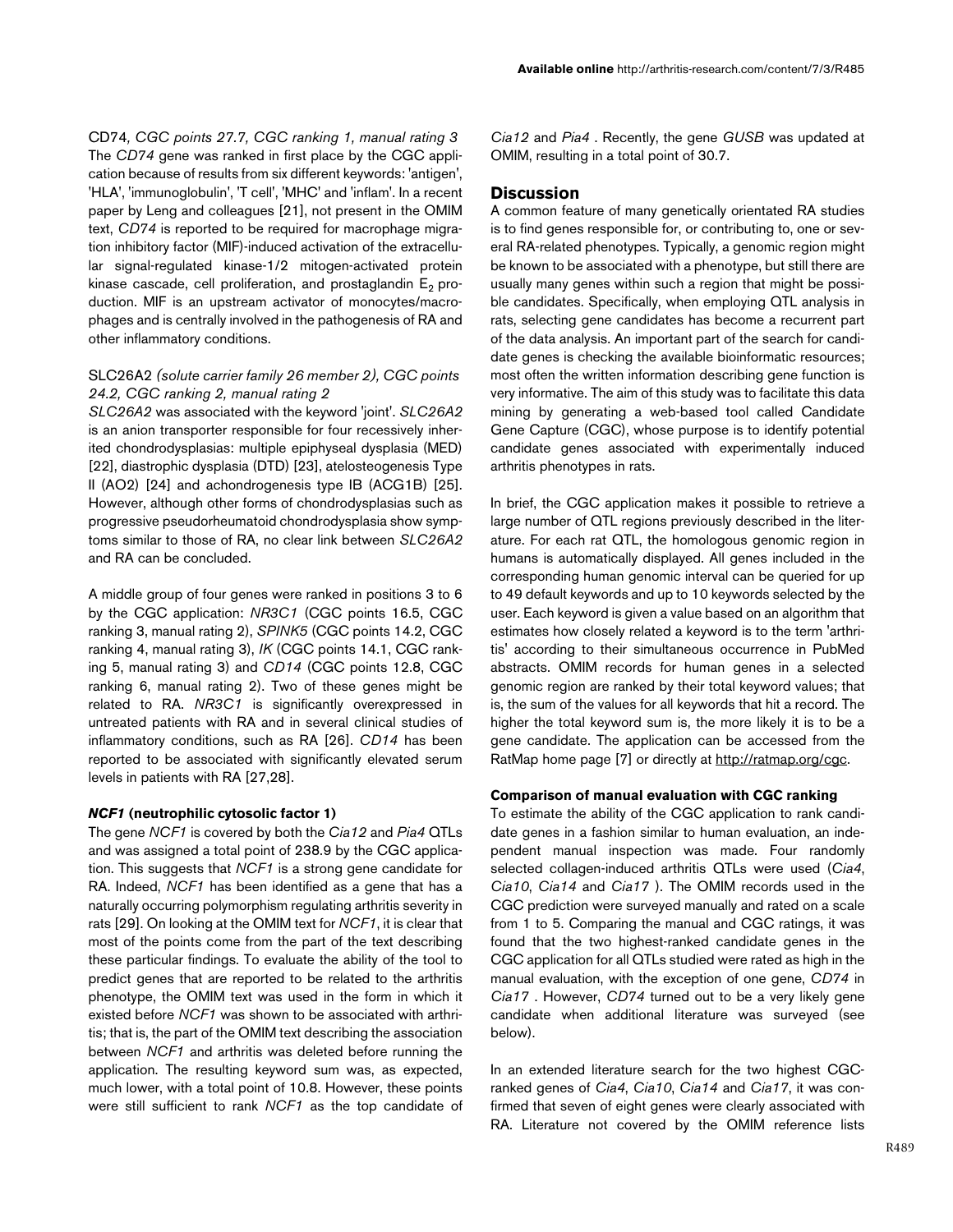<span id="page-5-0"></span>

| i |  |
|---|--|
|---|--|

| Comparison between manual evaluation and Candidate Gene Capture (CGC) rating |  |  |  |
|------------------------------------------------------------------------------|--|--|--|
|------------------------------------------------------------------------------|--|--|--|

| QTL   | Best two |        | Middle group |        | Low group |        |
|-------|----------|--------|--------------|--------|-----------|--------|
|       | CGC      | Manual | CGC          | Manual | CGC       | Manual |
| Cia4  | 152.6    | 1.5    | 10.7         | 3.5    | 2.3       | 3.9    |
| Cia10 | 128.5    | 1.0    | 14.9         | 2.0    | 3.6       | 3.9    |
| Cia14 | 20.4     | 1.0    | 9.5          | 2.7    | 4.6       | 3.4    |
| Cia17 | 26.0     | 2.5    | 14.4         | 2.5    | 4.9       | 3.8    |
|       |          |        |              |        |           |        |

Mean values of keyword sums and manual ratings for genes in three groups are shown, on the basis of their ranking by the CGC application. QTL, quantitative trait locus.

revealed that three of these genes (*IL5*, *CD74* and *HMOX1* ) had a strong association with RA. Many different keywords fitted each of the OMIM records associated with these three genes. Although none of these keywords had a very high keyword value (ranging from 1.6 to 9.7), the resulting keyword sums (*IL15*, 27.3; *CD74*, 22.3; *HMOX1*, 13.5) still clearly diverged from the keyword sums of other genes within the same QTLs. Thus, the CGC application is able to predict candidate genes from OMIM records even though the association with RA is not explicitly mentioned in the text.

In addition to the two highest-ranked genes in the four QTLs evaluated, we also designated a middle group of candidate genes that were ranked in positions 3 to 6 by the CGC application (except for *Cia4*, in which the middle group comprised genes ranked in positions 3 and 4). The remaining genes for each investigated QTL formed a separate group (the low group). Comparing the mean values of the CGC ranking with the manual ratings for these three groups (the two highest, the middle group and the low group), a general agreement was found in the ranking of candidate genes (Table [1\)](#page-5-0). The only exception was the relatively low manually rated 'best two' group for *Cia17*, which is fully explained by the low manual rating of *CD74* . As described above, on closer inspection the manual rating of *CD74* turned out to be too cautious.

Finally, gene records without any keyword hits at all were not found to be associated with RA in the manual inspection.

Thus, when the CGC prediction is compared with manual inspection, the conclusion is that the application makes a reliable evaluation of the OMIM records for the four QTLs studied in detail. For three genes (*IL5*, *CD74* and *HMOX1* ) the CGC application estimated the gene records as being more interesting than the manual inspection, an estimation confirmed by recent papers not yet included in the OMIM reference list. This shows that the CGC application is a very helpful tool for finding gene candidates contributing to RA. Furthermore, the CGC application also seems to follow our manual interpretation for genes that might be of interest (referred to as the 'middle group') as well as for genes with no evident connection to RA.

### **Keywords**

No clear-cut connection can be made between the absolute sum of keyword values and the relevance of candidate genes. However, our evaluation of the four Cia QTLs implies that the ranking of the genes within each QTL based on the keyword sums provides a good prediction of the best candidate genes. For example, in QTL region *Cia12*, *NCF1* has been shown by Olofsson and colleagues to be involved in the regulation of arthritis severity in rats [29]. As expected, *NCF1* also obtains a very high keyword sum (225.6), mainly because of the description of Olofsson's findings in the OMIM text. When this description is excluded from the OMIM record, the *NCF1* keyword sum decreases to 10.8. This still made *NCF1* the highest-ranked gene in this QTL region. As exemplified above, the CGC application is able to find candidate genes even though their relatedness to RA is not explicitly mentioned in the text investigated. In the paper describing Olofsson's findings, the authors stated that they found the candidate gene approach distracting, even though they were facing a region that contained a small set of genes. This could very well be so, but when analysing the genes within a QTL it seems reasonable to start with the most likely candidate genes rather than with randomly picked ones, especially if the region contains a large number of genes. The CGC application makes an unbiased evaluation of genes within a region, indicating which are the most favourable ones to start analysing. Looking at the *NCF1* example retrospectively, CGC would in fact have suggested *NCF1* as the most probable candidate gene, although this might be a fortunate case.

Among the selected keywords, occasionally there were a few that gave false positives. One example is the word 'joint' (point 24.2), which at times referred to other terms, such as 'joint maximum LOD score'. For example, this caused the gene *KEL* to be ranked highest (28.7) for the *Aia2* QTL. Another example is 'T cell' (points 2.8), which can produce results such as mutan**t cell** or tha**t cell**, as found in the OMIM record for *EDG1* (*Cia10* ). In addition, it was found that some keywords can be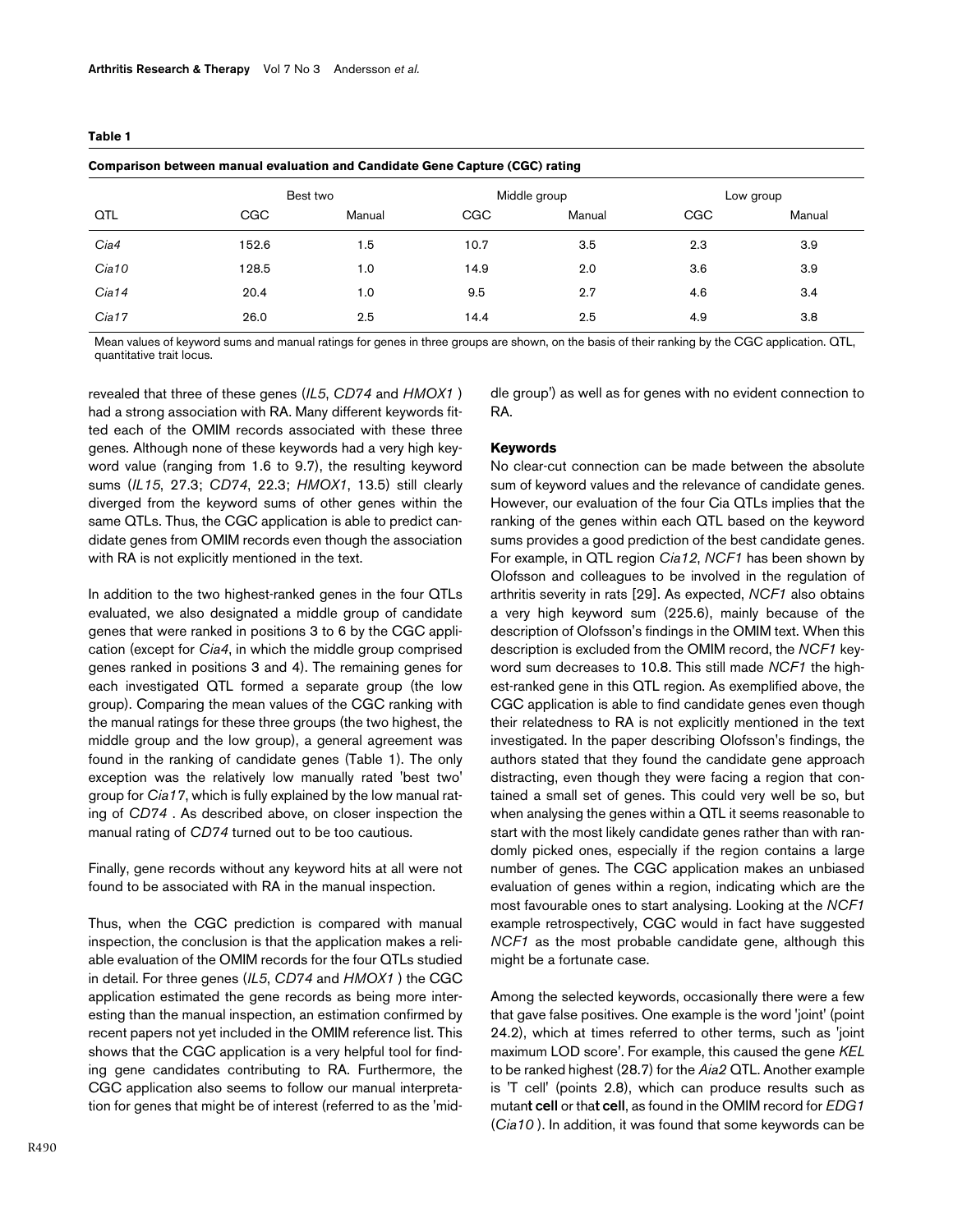misinterpreted as author names. *EDG1*, for example, was falsely predicted as a candidate gene partly because the term 'HLA' matched an author (**Hla** T. Maciag T. J Biol Chem 1990;265:9308-13).

Forty-nine keywords were selected, based on PubMed MeSH terms and other terms frequently found in the literature on RA. However, this might not be a completely exhaustive set of keywords and a user of the CGC tool might want to extend or exchange parts of this keyword list. To make this possible, the user can add up to 10 keywords of his or her own and can automatically obtain the corresponding keyword values calculated. These keywords can be used alone or together with the whole or parts of the default keyword list. It should be emphasised that there is really no harm in using a large number of keywords, because irrelevant keywords, such as 'and' or 'is', will get almost no keyword values, thus not disturbing the selecting process. In addition, the user is allowed to overrule all keyword values if preferred and enter values of his or her own choice.

### **Comparison with related databases**

To our knowledge there are three databases other than CGC that address the problem of finding candidate genes for complex disorders.

GeneSeeker is a web-based tool that permits the user to search different databases simultaneously, given a known human genetic location and an expression or phenotypic pattern(s) [30]. Moreover, data from syntenic regions in mouse can be included in the queries. The tool is a general instrument that has its strength in the range of databases covered. However, GeneSeeker has no means for prioritizing between the genes retrieved. Because the CGC tool is specifically adapted for arthritis models, much more keywords relevant to this phenotype are available here although both applications permit the user to enter his or her own keywords.

POCUS (Prioritizing Of Candidate genes Using Statistics) is an application that rates genes on the basis of their similarity to a set of genes generally considered to be associated with a given complex trait [31]. The similarity is quantified by measuring the number of functional annotations (Gene Onthology terms or InterPro domain ID) and/or expression pattern terms and IDs in common (Unigene or NCBI). Although POCUS prioritizes between the gene candidates, the strategy is different from that used for CGC. The genes associated with a given trait are not restricted to a specific genomic region. However, the authors claim that the application might be extended to work in such a way. POCUS is not a web-based tool but can be downloaded.

G2D (candidate Genes To inherited Diseases) is another database accessible from the web [32]. G2D is built on a strategy resembling that of CGC. In brief, chemical terms have

here been given scores calculated in a similar fashion to that in CGC; that is, the simultaneous occurrence of chemical terms (MeSH-C) and pathological conditions (MeSH-D) in PubMed. For a given disease several pathological conditions were selected on the basis of a set of representative papers. These pathological conditions were then related to functional descriptions (Gene Ontology terms) by using RefSeq annotations (RefSeq-NCBI) as mediating links, and the degree of relatedness were represented by 'GO-scores'. A gene can be related to a given disease by calculating the average GOscore annotated for that gene. In many ways this approach resembles that described in this paper, although G2D depends on Gene Onthology terms instead of a full text. Moreover, G2D uses the mean GO-score for rating genes rather than calculating the sum. As a consequence, a gene with a GO-score based on just a single Gene Ontology term is rated higher than a gene that is annotated for the same term together with additional Gene Ontology terms with lower scores. Furthermore, in contrast to CGC, the GD2 database is a static database in which no data input from the user is possible, and at present no information on RA is available.

#### **Future developments**

As our next step we plan to evolve the CGC application to include other text-based resources, such as PubMed abstracts, Swiss-Prot descriptions and, as a complement, Gene Ontology terms. In addition, we are currently extending the CGC tool to include rat QTLs for metabolic disorders, mainly focused on diabetes mellitus type II. The long-term goal is that the CGC tool will be able to predict candidate genes for any given type of rat QTL, such as multiple sclerosis, blood pressure or obesity. The strategy used in CGC could also be applied on QTLs in other species, such as mouse or human.

### **Conclusion**

We conclude that the excellent agreement between our manual evaluation and the rankings made by the CGC application for the four different QTLs tested (*Cia4*, *Cia10*, *Cia14* and *Cia17* ), as well as the prediction of the *NCF1* gene, clearly show that this tool makes very reliable predictions. Consequently, we believe that the CGC tool can be of great use in facilitating the finding of gene candidates related to the arthritis phenotype.

#### **Competing interests**

The author(s) declare that they have no competing interests.

## **Authors' contributions**

LA performed the programming of the CGC application, contributed original ideas on assigning keyword values and drafted the manuscript. GP created the rat/human comparative database, implemented it in the CGC application and drafted the manuscript. PJ had main responsibility for all supporting functions of the application and was involved in the theoretical basis of the work. FS supervised the project, con